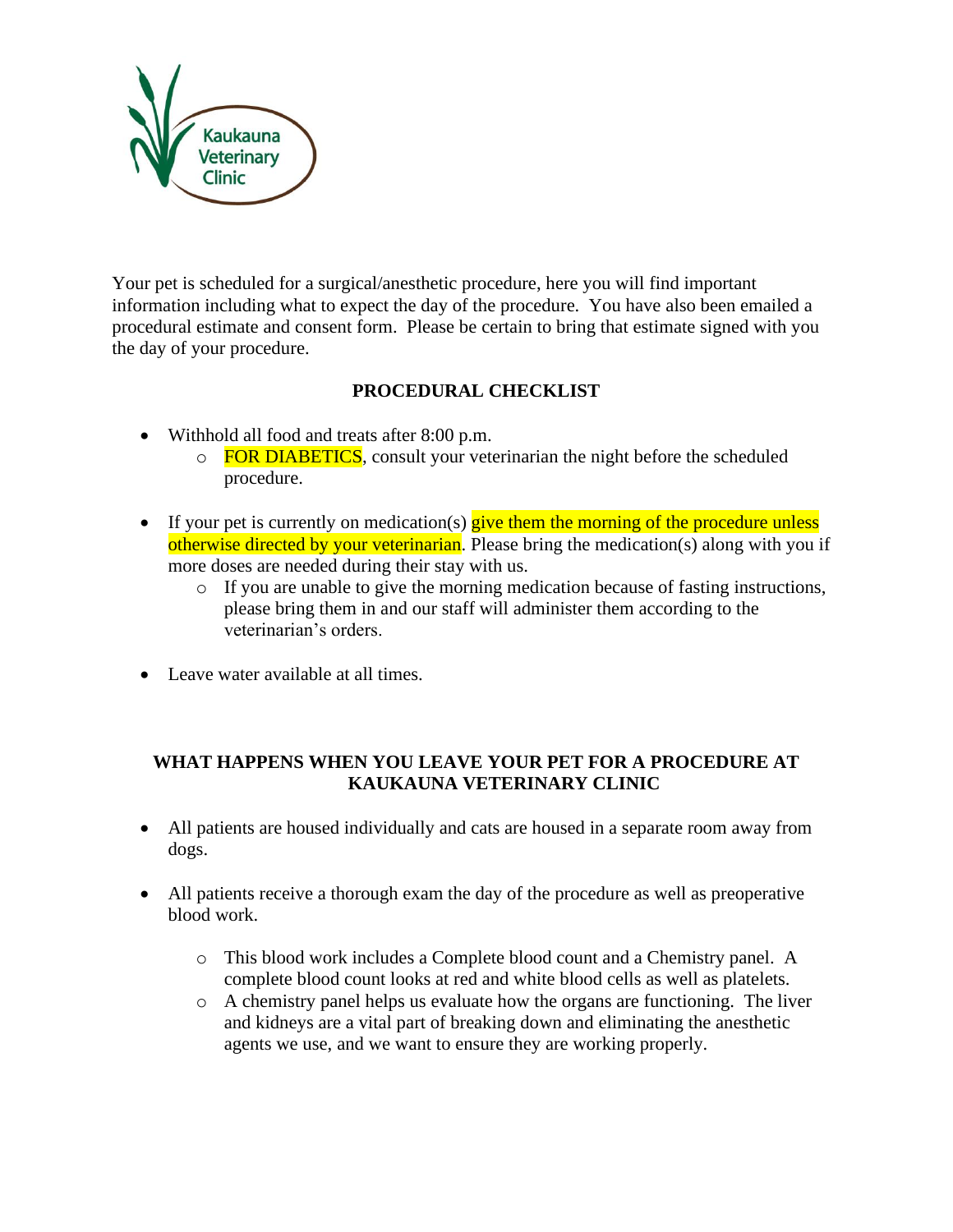

- Using the information obtained by the blood work and the exam, a tailored anesthetic plan will be made for your pet based on their individual needs.
- Analgesics (pain relievers) and an anti-nausea medication are given prior to the procedure to control pain and nausea before it starts.
- An intravenous catheter is placed in all patients undergoing general anesthesia. This allows us to give IV fluids throughout the anesthetic procedure which helps support the cardiovascular system and gives us venous access in the rare chance of an emergency.
- We provide heat support to all anesthetized pets during their procedure with a warm water circulating blanket and a Bair hugger ®.
- All patients undergoing anesthesia are monitored by a Certified Veterinary Technician during their procedure. Our monitoring equipment includes the following:
	- o Pulse Oximetry: Monitors blood oxygenation as well as heart rate
	- o ECG (Electrocardiograph): Monitors the electrical conduction of the heart and heart rate. This would help detect arrhythmias (abnormal heart rhythm) during anesthesia.
	- o Blood Pressure monitoring
	- o End Tidal CO2 (carbon dioxide): This monitors respirations and ventilation and is also an indicator of cardiac output
- All patients are sent home with pain relievers if warranted by the procedure.